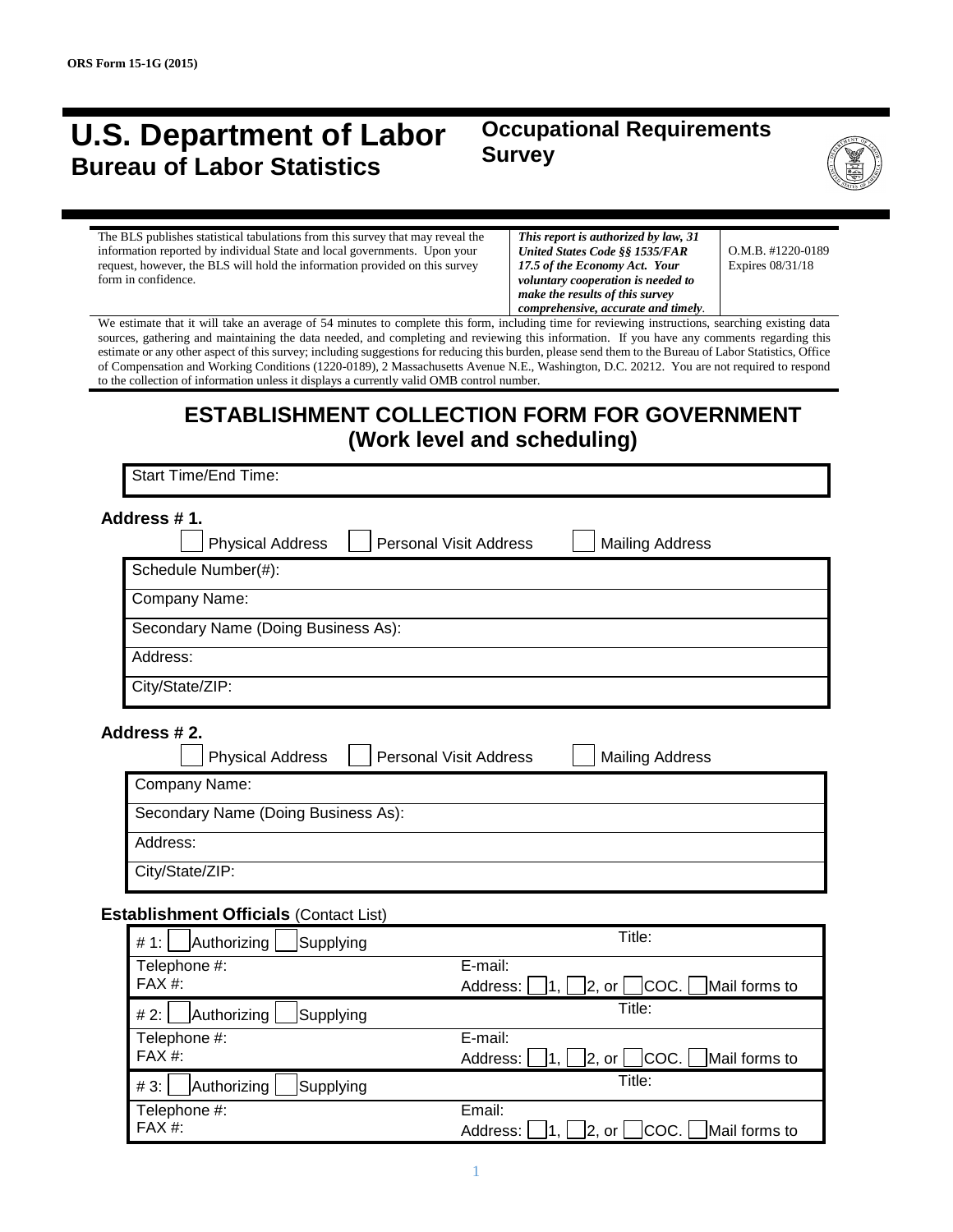## **Central Office Clearance** (Complete if clearance and/or data obtained from this source)

| Schedule (data) obtained:<br>Clearance obtained: |
|--------------------------------------------------|
| Company Name:                                    |
| Address:                                         |
| City/State/ZIP:                                  |

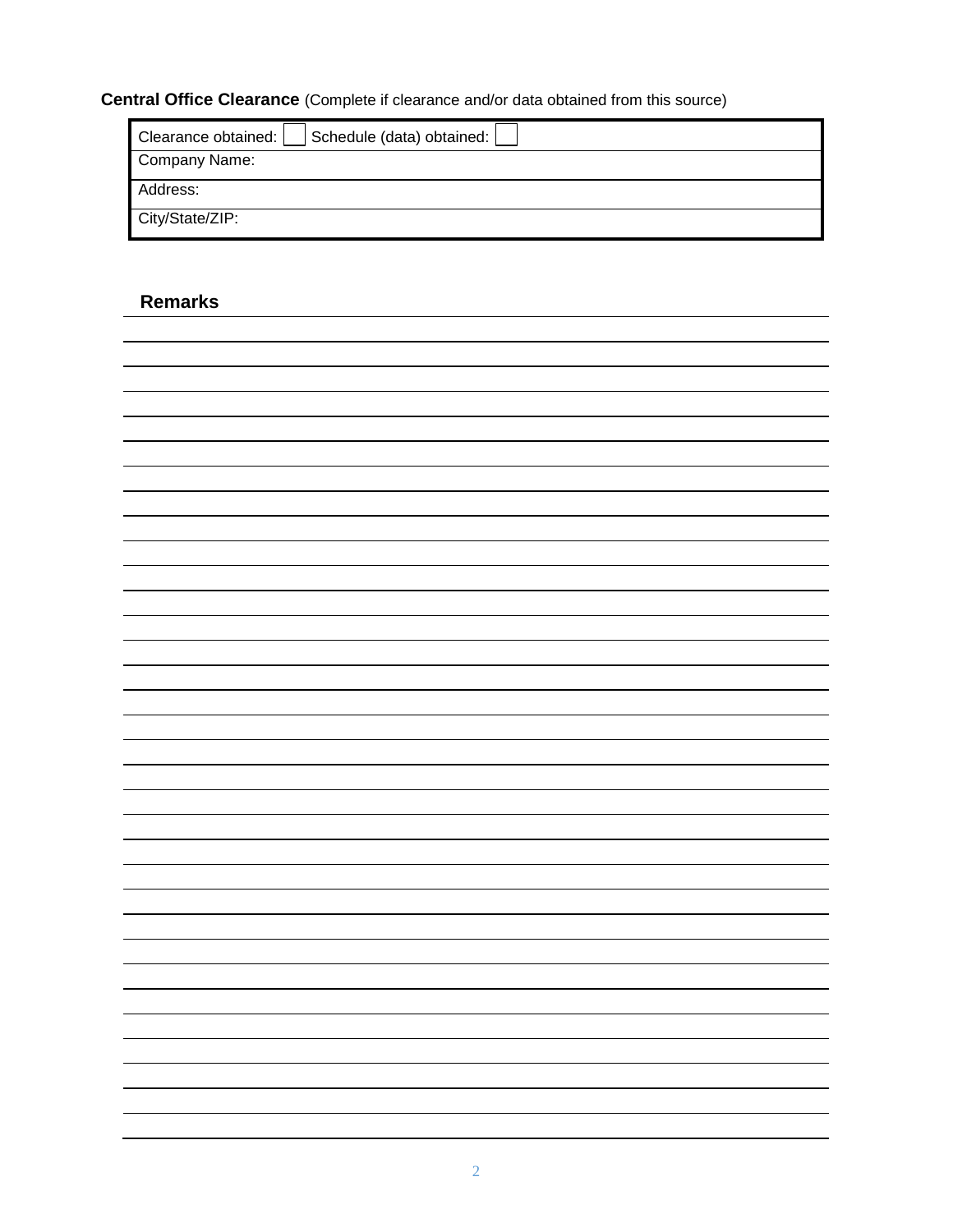## **COMPANY DATA**

| <b>Establishment Information (current data)</b> | Schedule #:              |                        |
|-------------------------------------------------|--------------------------|------------------------|
| State:                                          | <b>Collection Panel:</b> | <b>Sample Number:</b>  |
| <b>Assigned Employment:</b>                     | <b>Total Employment:</b> | <b>PSO Employment:</b> |
| <b>NAICS:</b>                                   |                          |                        |
| <b>Establishment Description:</b>               |                          |                        |
| <b>Product Description:</b>                     |                          |                        |

## **Collection Information**

| Field Economist:        | Method of Collection:   |
|-------------------------|-------------------------|
| <b>Collection Date:</b> | Payroll Reference Date: |

|  |  | Respondent waived confidentiality |  |
|--|--|-----------------------------------|--|
|  |  |                                   |  |

**Respondent waived confidentiality Data obtained electronically**

**Document obtained** (Secondary data source)

| Written Permission:<br>Yes.<br>No | Name and Title of Official:                |
|-----------------------------------|--------------------------------------------|
| Date of Permission:               | Permission on file at RO: [<br>No.<br>Yes. |

## **Status (IDC Wage)**

| <b>Establishment Status:</b> | <b>Remarks:</b> |
|------------------------------|-----------------|
| Usable                       |                 |
| On strike                    |                 |
| Vacant                       |                 |
| Temporary non response       |                 |
| Refusal                      |                 |
| Out of business              |                 |
| Out of scope                 |                 |
| Abolished                    |                 |
| No matching jobs             |                 |
| Duplicate                    |                 |

#### **SMG Notification**

| Reason:                               | <b>Remarks:</b> |
|---------------------------------------|-----------------|
| Ownership/NAICS change                |                 |
| Part of assigned unit                 |                 |
| Collected unit larger than assigned   |                 |
| Employment +/- 20% of assigned        |                 |
| Employment up - business fluctuations |                 |
| Sampled employment wrong              |                 |
| SMG chose establishment subsample     |                 |
| Overlap (set by system)               |                 |
| Other discrepancy                     |                 |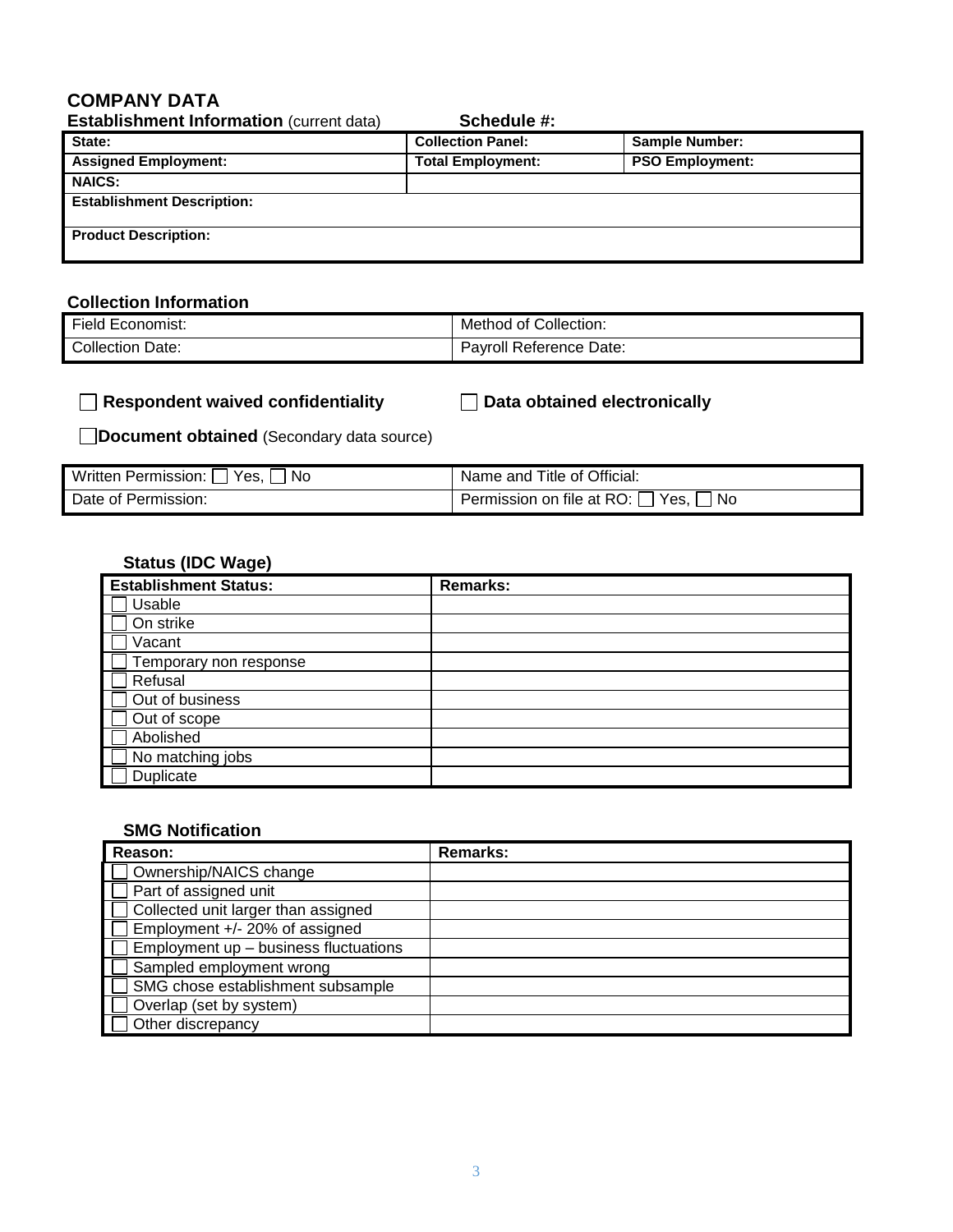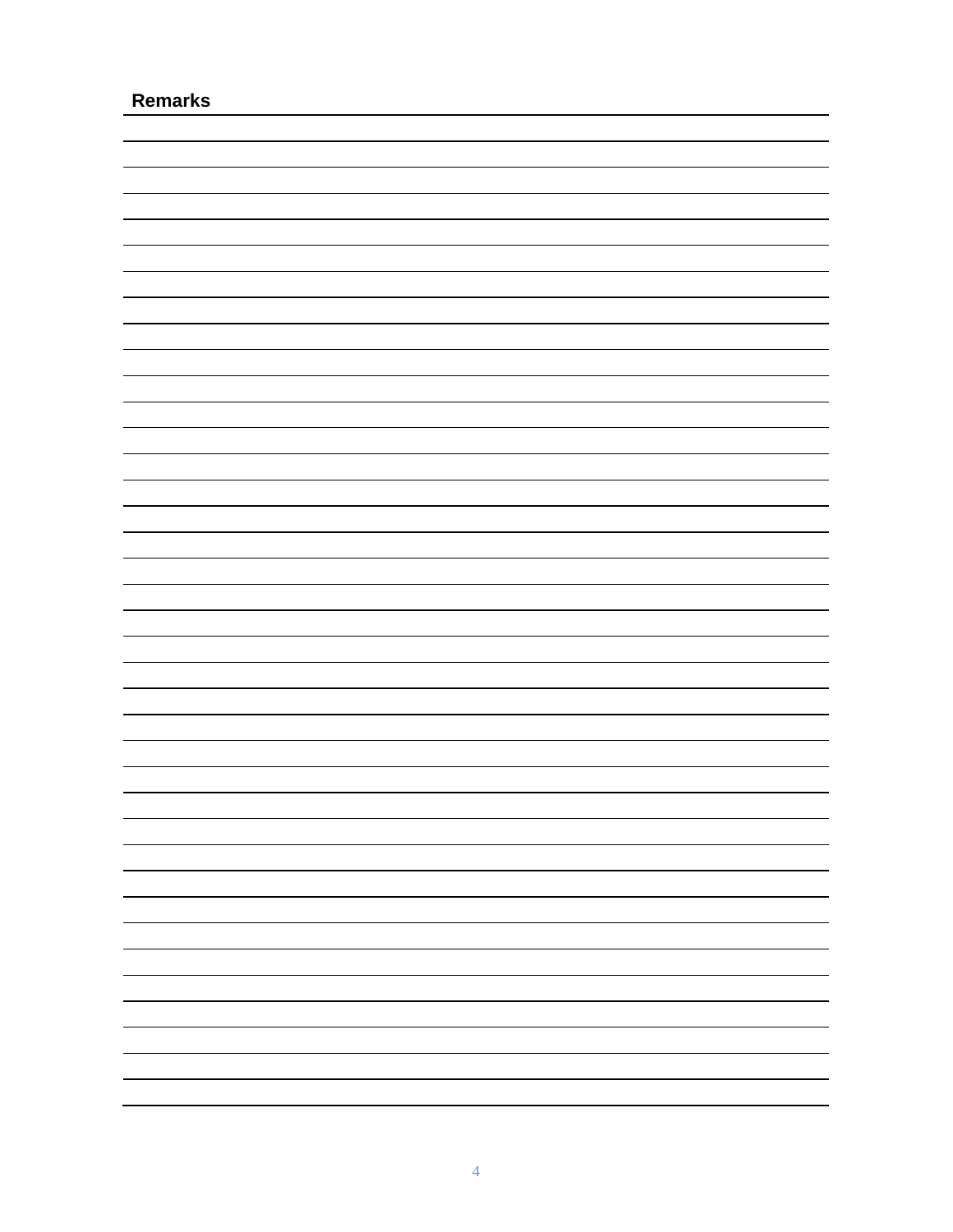## **OCCUPATIONAL REQUIREMENTS SURVEY - Leveling Schedule Number:**

| Occupation:<br>Quote:                                 |                          |  |
|-------------------------------------------------------|--------------------------|--|
| <b>Establishment Grade:</b>                           | SOC:                     |  |
| Establishment Rate Range:                             | Establishment Job Title: |  |
| Non-supervisory $\Box$ Lead $\Box$ Supervisory $\Box$ |                          |  |

| Factor                                       | Level | Education, experience, other comments |
|----------------------------------------------|-------|---------------------------------------|
| <b>KNOWLEDGE</b>                             |       |                                       |
| <b>JOB CONTROLS AND</b><br><b>COMPLEXITY</b> |       |                                       |
| <b>CONTACTS</b>                              |       |                                       |
| PHYSICAL ENVIRONMENT                         |       |                                       |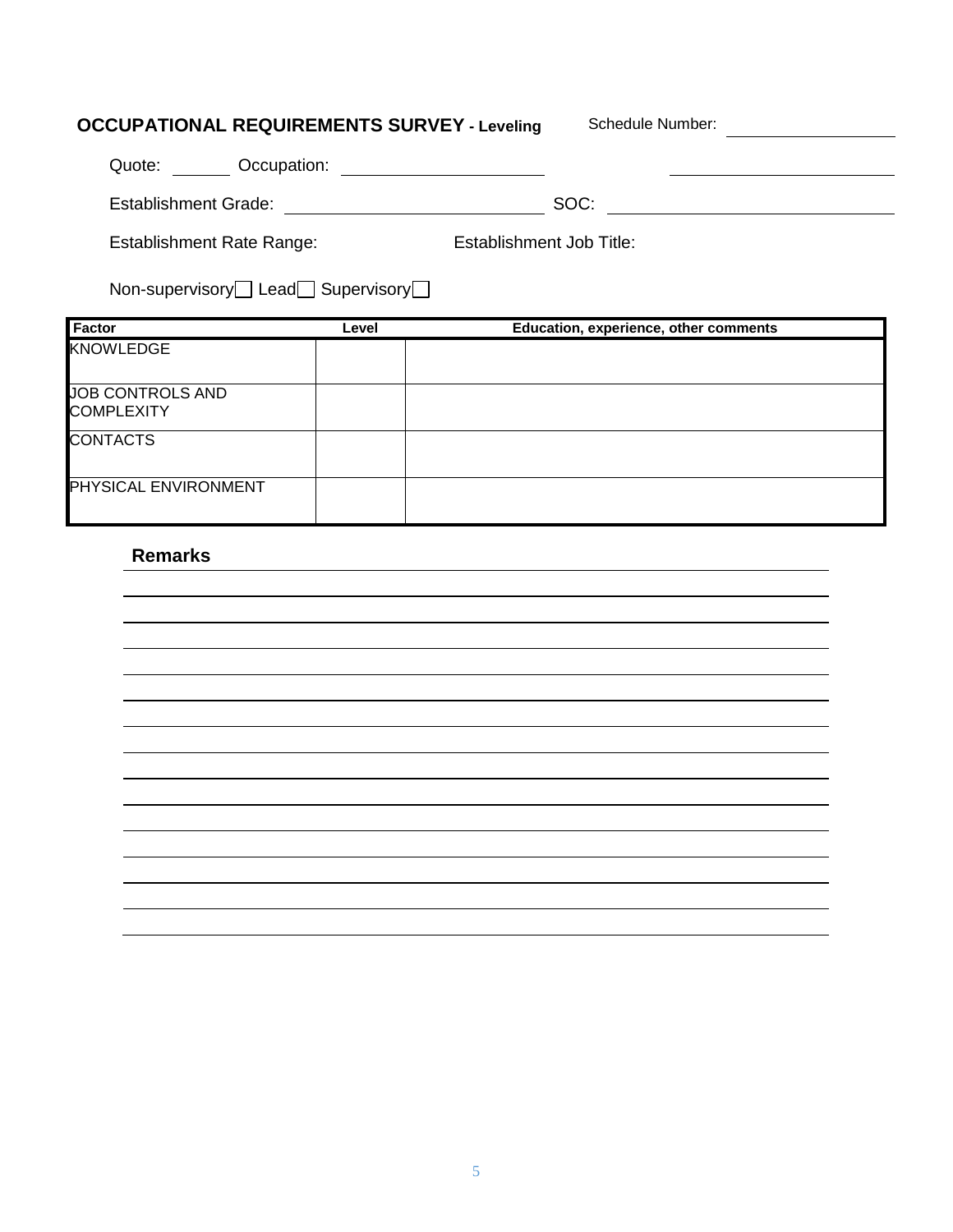## **OCCUPATIONAL REQUIREMENTS SURVEY - Leveling** Schedule Number: \_\_\_\_\_\_\_\_\_\_\_\_\_\_\_\_\_

| Occupation:<br>Quote:            |                          |
|----------------------------------|--------------------------|
| <b>Establishment Grade:</b>      | SOC:                     |
| <b>Establishment Rate Range:</b> | Establishment Job Title: |

Non-supervisory<sup>-1</sup> Lead<sup>-1</sup> Supervisory<sup>-1</sup>

| <b>Factor</b>                         | Level | Education, experience, other comments |
|---------------------------------------|-------|---------------------------------------|
| <b>KNOWLEDGE</b>                      |       |                                       |
| JOB CONTROLS AND<br><b>COMPLEXITY</b> |       |                                       |
| <b>CONTACTS</b>                       |       |                                       |
| <b>PHYSICAL ENVIRONMENT</b>           |       |                                       |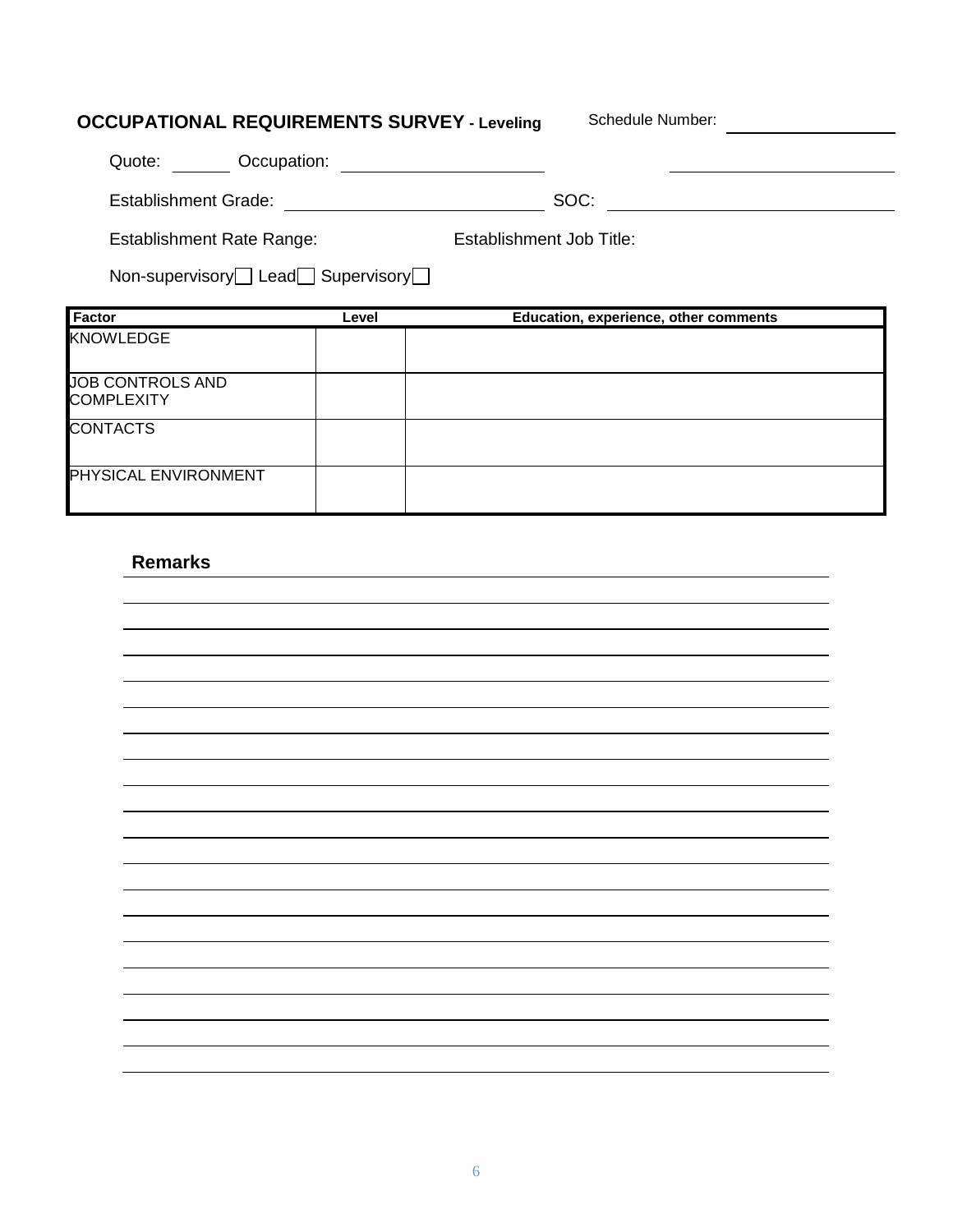## **OCCUPATIONAL REQUIREMENTS SURVEY - Leveling** Schedule Number: \_\_\_\_\_\_\_\_\_\_\_\_\_\_\_\_\_ Quote: Occupation: Establishment Grade: SOC: Establishment Job Title: Establishment Rate Range: Non-supervisory<sup>1</sup> Lead<sup>1</sup> Supervisory<sup>1</sup> **Factor Level Education, experience, other comments** KNOWLEDGE JOB CONTROLS AND **COMPLEXITY CONTACTS**

### **Remarks**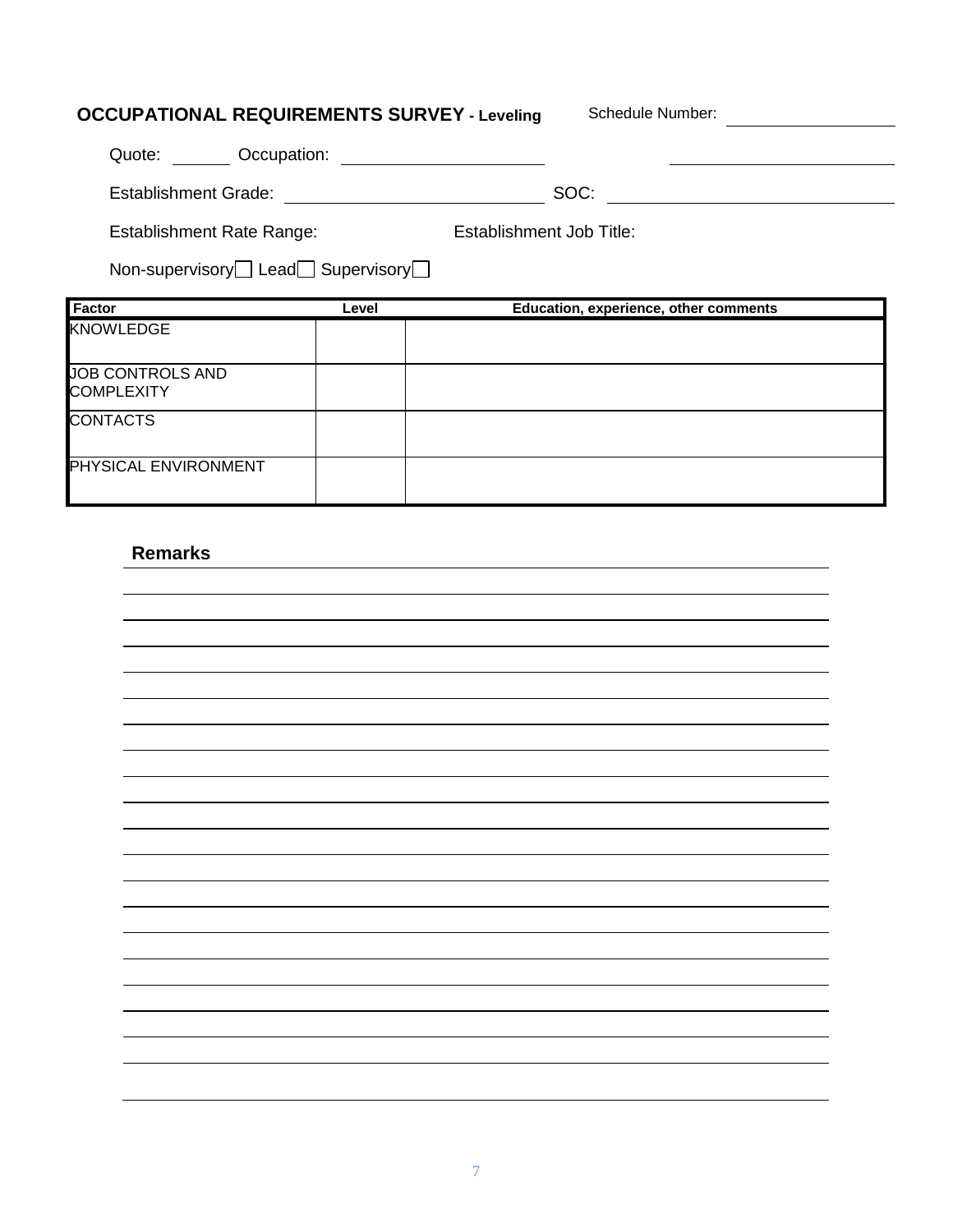| <b>OCCUPATIONAL REQUIREMENTS SURVEY - Leveling</b> |       | Schedule Number:                      |
|----------------------------------------------------|-------|---------------------------------------|
| Quote:<br>Occupation:                              |       |                                       |
| <b>Establishment Grade:</b>                        |       | SOC:                                  |
| <b>Establishment Rate Range:</b>                   |       | Establishment Job Title:              |
| Non-supervisory Lead Supervisory                   |       |                                       |
| Factor                                             | Level | Education, experience, other comments |
| <b>KNOWLEDGE</b>                                   |       |                                       |
| <b>JOB CONTROLS AND</b><br><b>COMPLEXITY</b>       |       |                                       |
| <b>CONTACTS</b>                                    |       |                                       |

## **Remarks**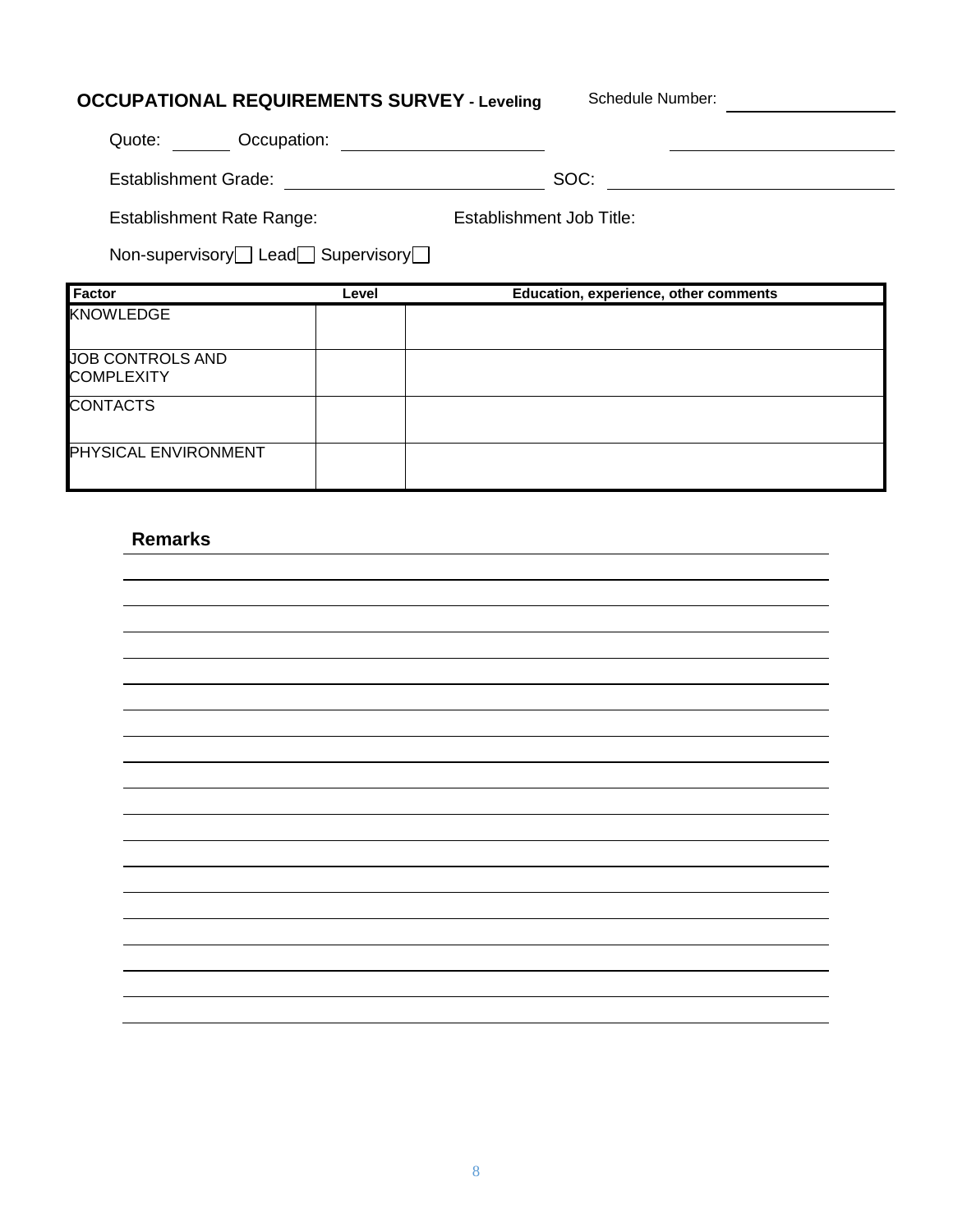| <b>OCCUPATIONAL REQUIREMENTS SURVEY - Leveling</b> |       | Schedule Number:                      |
|----------------------------------------------------|-------|---------------------------------------|
| Quote:<br>Occupation:                              |       |                                       |
| Establishment Grade:                               |       | SOC:                                  |
| <b>Establishment Rate Range:</b>                   |       | <b>Establishment Job Title:</b>       |
| Non-supervisory Lead Supervisory                   |       |                                       |
| Factor                                             | Level | Education, experience, other comments |
| <b>KNOWLEDGE</b>                                   |       |                                       |
| <b>JOB CONTROLS AND</b><br><b>COMPLEXITY</b>       |       |                                       |
| <b>CONTACTS</b>                                    |       |                                       |

## **Remarks**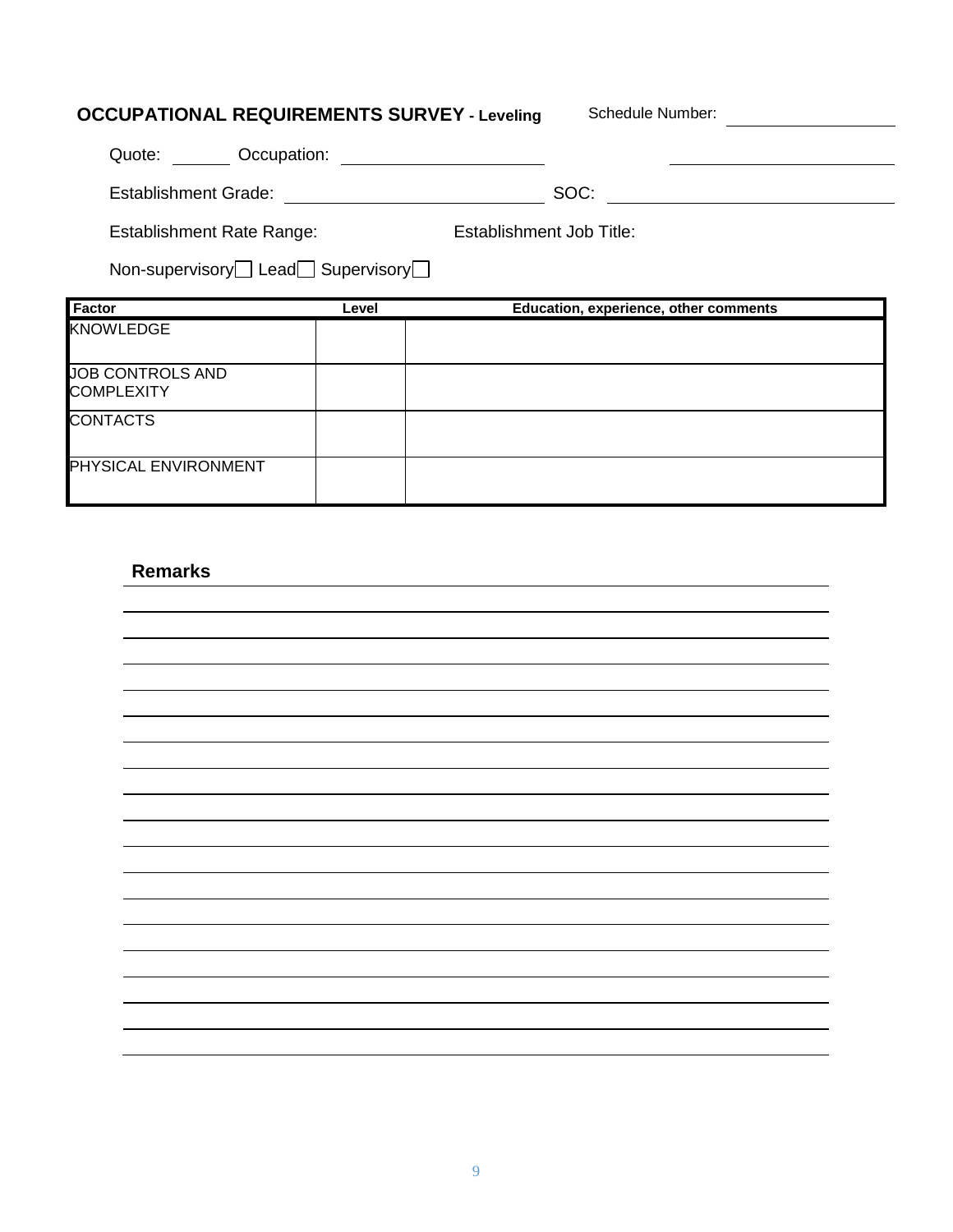# **OCCUPATIONAL REQUIREMENTS SURVEY - Leveling** Schedule Number: \_\_\_\_\_\_\_\_\_\_\_\_\_\_\_\_\_ Quote: Occupation: Establishment Grade: SOC: Establishment Rate Range: Non-supervisory<sup>1</sup> Lead<sup>1</sup> Supervisory<sup>1</sup> Establishment Job Title: **Factor Level Education, experience, other comments** KNOWLEDGE JOB CONTROLS AND **COMPLEXITY CONTACTS**

### **Remarks**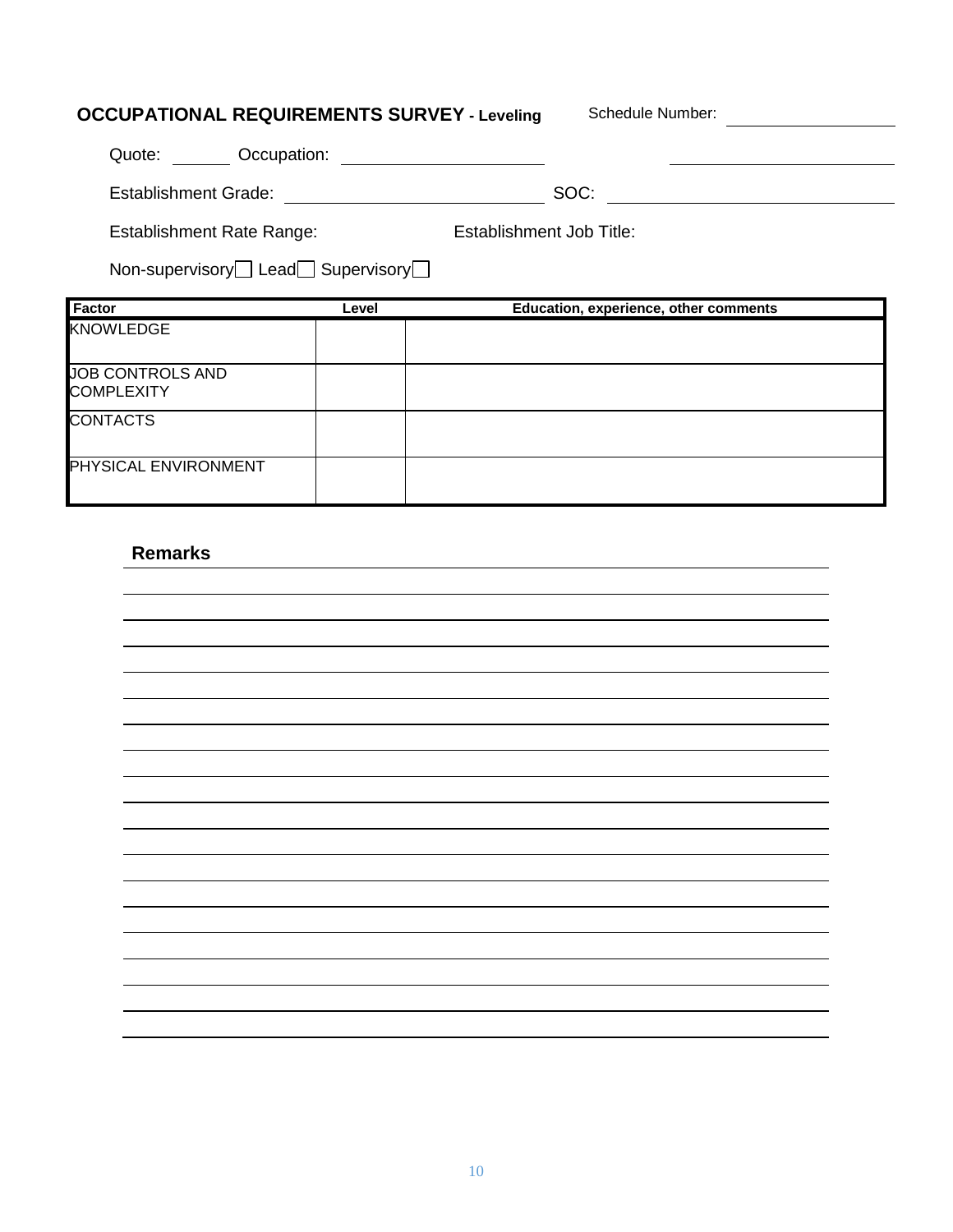# **OCCUPATIONAL REQUIREMENTS SURVEY - Leveling** Schedule Number: \_\_\_\_\_\_\_\_\_\_\_\_\_\_\_\_\_ Quote: Occupation: Establishment Grade: SOC: Establishment Rate Range: Non-supervisory<sup>1</sup> Lead<sup>1</sup> Supervisory<sup>1</sup> Establishment Job Title: **Factor Level Education, experience, other comments** KNOWLEDGE JOB CONTROLS AND **COMPLEXITY CONTACTS**

### **Remarks**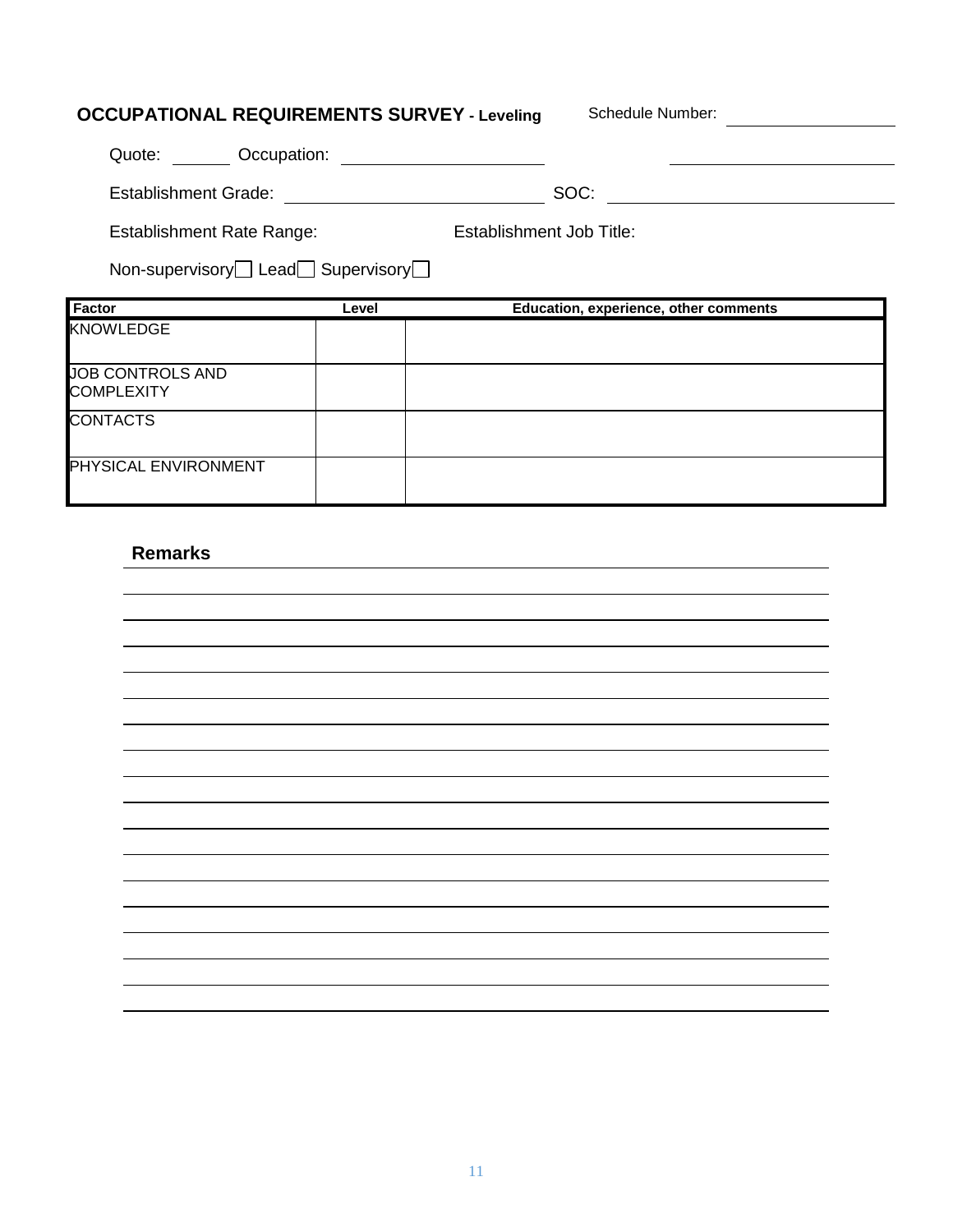# **OCCUPATIONAL REQUIREMENTS SURVEY - Leveling** Schedule Number: \_\_\_\_\_\_\_\_\_\_\_\_\_\_\_\_\_ Quote: Occupation: Establishment Grade: SOC: Establishment Rate Range: Non-supervisory<sup>1</sup> Lead<sup>1</sup> Supervisory<sup>1</sup> Establishment Job Title: **Factor Level Education, experience, other comments** KNOWLEDGE JOB CONTROLS AND **COMPLEXITY** CONTRACTS

#### **Remarks**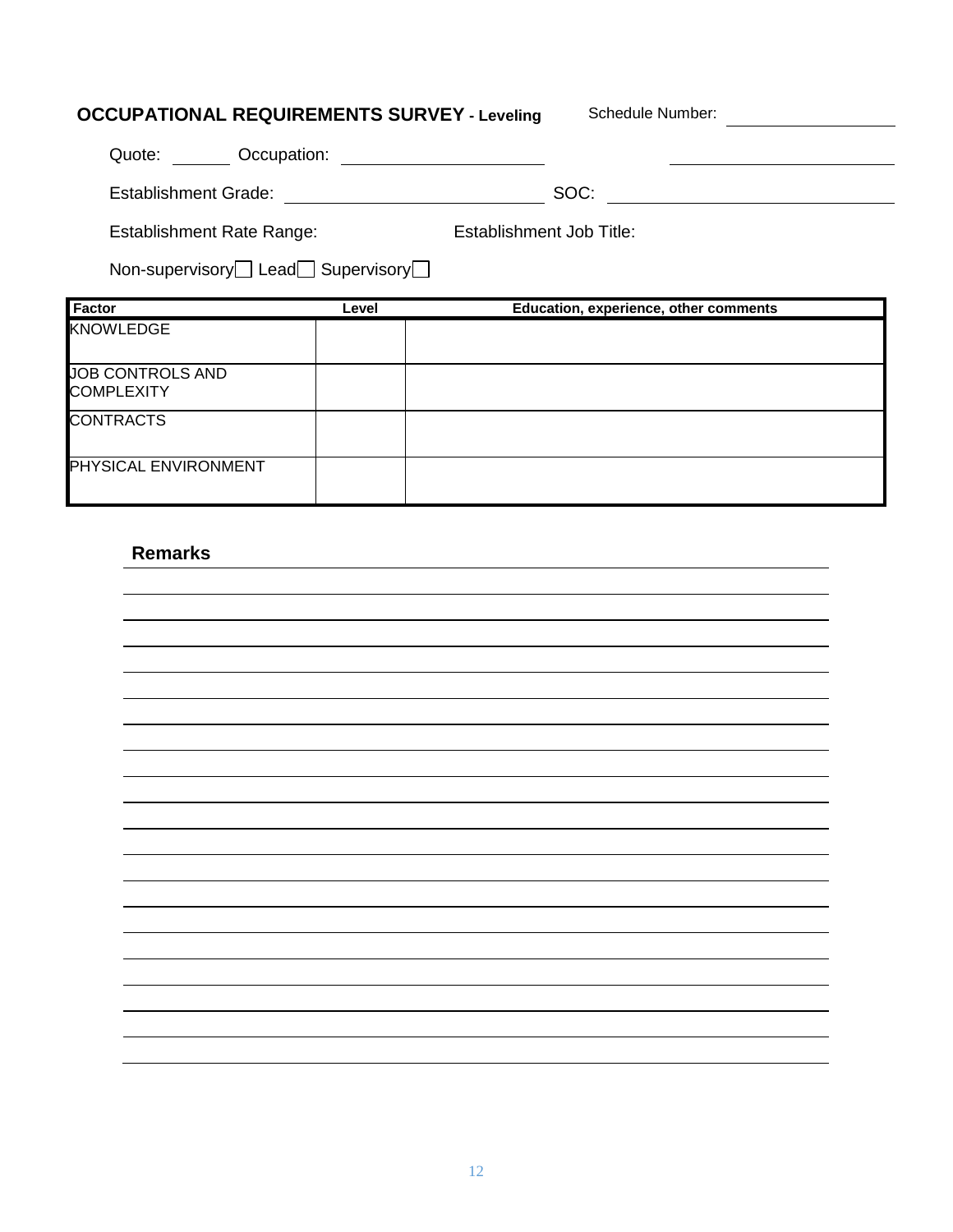#### **OCCUPATIONAL REQUIREMENTS SURVEY – Base Leveling Supervisor**

Schedule Number:

|                 | <b>Supervisor</b>                |               |                         |                                 |  |
|-----------------|----------------------------------|---------------|-------------------------|---------------------------------|--|
| 1 <sup>st</sup> | $2^{nd}$                         | $3^{rd} \Box$ | Line Supervisor/Manager |                                 |  |
|                 | Quote:                           | Occupation:   |                         |                                 |  |
|                 | <b>Establishment Grade:</b>      |               |                         | SOC:                            |  |
|                 | <b>Establishment Rate Range:</b> |               |                         | <b>Establishment Job Title:</b> |  |

Highest Level Non-Supervisory Subordinate Position \_\_\_\_\_\_\_\_\_\_\_\_\_\_\_\_\_\_\_\_\_\_\_\_\_\_\_\_\_\_\_\_\_\_\_\_\_\_\_\_\_\_\_\_\_\_\_\_\_

| Factor                      | Level | Education, experience, other comments |
|-----------------------------|-------|---------------------------------------|
| KNOWLEDGE                   |       |                                       |
|                             |       |                                       |
| JOB CONTROLS AND            |       |                                       |
| <b>COMPLEXITY</b>           |       |                                       |
| <b>CONTACTS</b>             |       |                                       |
|                             |       |                                       |
| <b>PHYSICAL ENVIRONMENT</b> |       |                                       |
|                             |       |                                       |

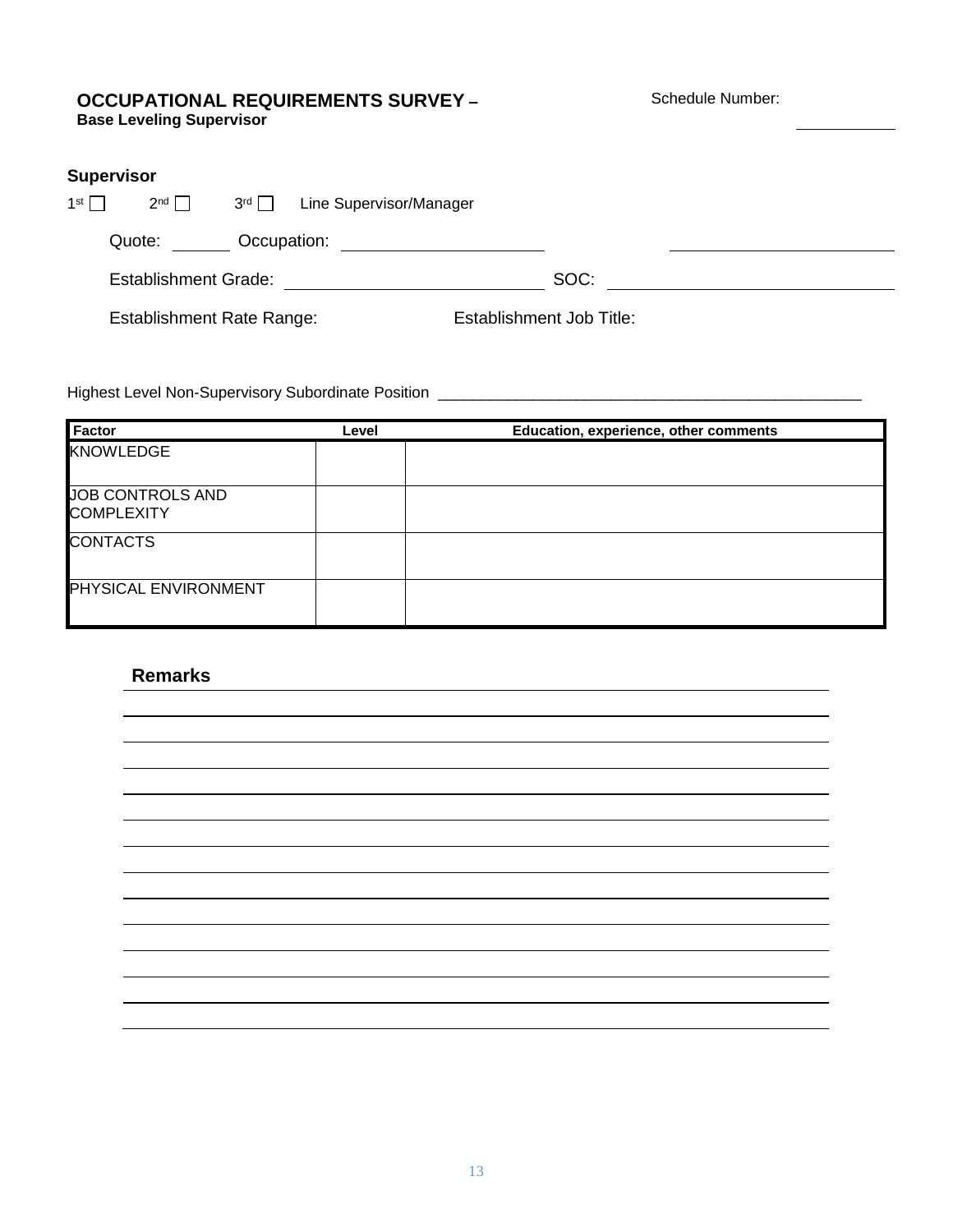## **OCCUPATIONAL REQUIREMENTS SURVEY –**

Schedule Number:

**Leveling on Duties and Responsibilities of Supervisor**

## **Supervisor**

| 1 <sup>st</sup> | $2^{nd}$                    | $3^{\text{rd}} \square$ | Line Supervisor/Manager |      |  |
|-----------------|-----------------------------|-------------------------|-------------------------|------|--|
|                 | Quote:                      | Occupation:             |                         |      |  |
|                 | <b>Establishment Grade:</b> |                         |                         | SOC: |  |

Establishment Rate Range: Establishment Job Title:

| Factor                                       | Level | Education, experience, other comments |
|----------------------------------------------|-------|---------------------------------------|
| <b>KNOWLEDGE</b>                             |       |                                       |
| <b>JOB CONTROLS AND</b><br><b>COMPLEXITY</b> |       |                                       |
| <b>CONTACTS</b>                              |       |                                       |
| PHYSICAL ENVIRONMENT                         |       |                                       |

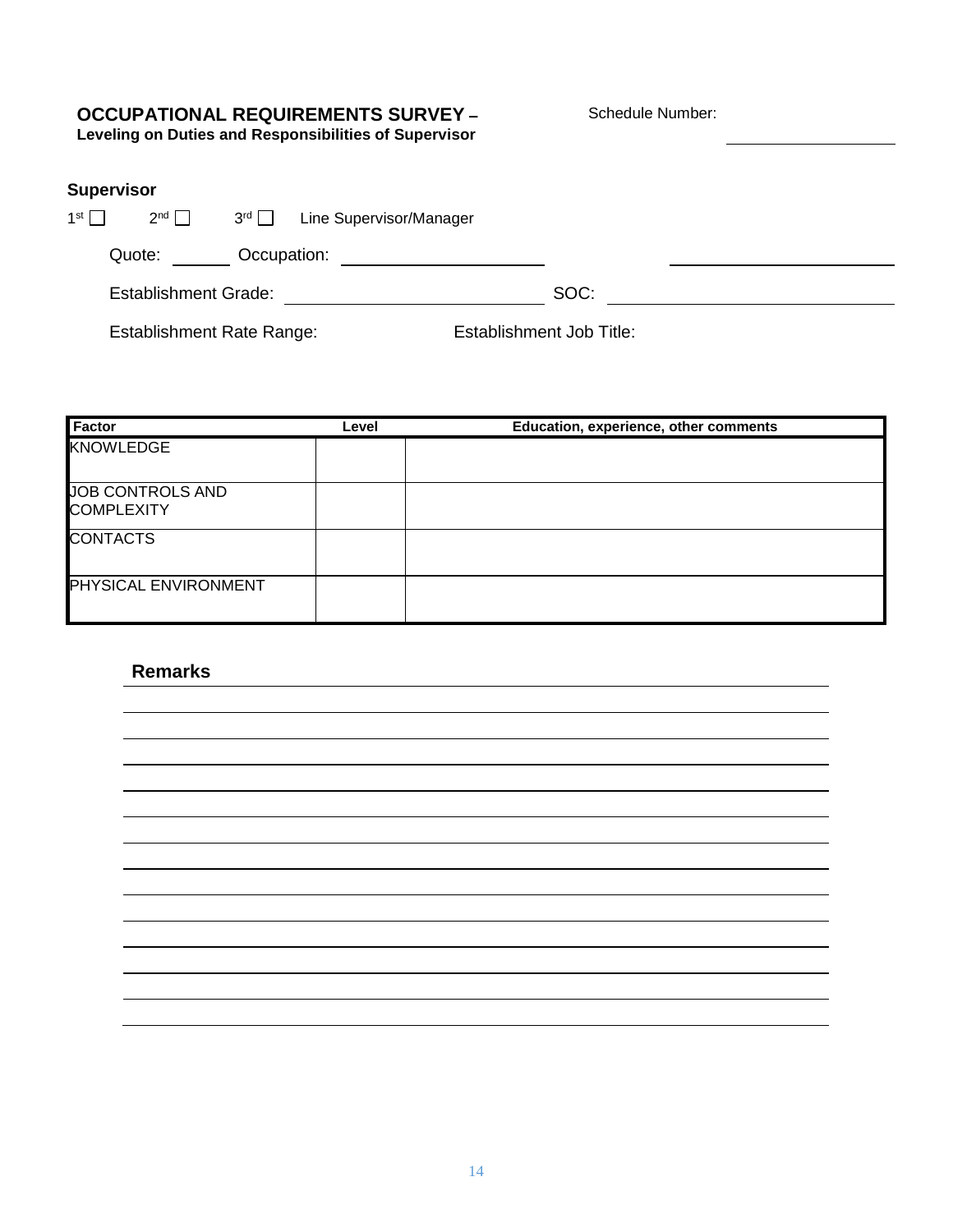#### **OCCUPATIONAL REQUIREMENTS SURVEY – Leveling Summary Schedule Number: Constant Constant Constant Constant Constant Constant Constant Constant Constant Constant Constant Constant Constant Constant Constant Constant Constant Constant Constant Constant Con**

| Leveling Factors                      | QUOTE 1 | <b>QUOTE 2</b> | QUOTE 3 | <b>QUOTE 4</b> | <b>QUOTE 5</b> | QUOTE 6 | <b>QUOTE 7</b> | <b>QUOTE 8</b> |
|---------------------------------------|---------|----------------|---------|----------------|----------------|---------|----------------|----------------|
| KNOWLEDGE                             |         |                |         |                |                |         |                |                |
| JOB CONTROLS AND<br><b>COMPLEXITY</b> |         |                |         |                |                |         |                |                |
| <b>CONTACTS</b><br>Π                  |         |                |         |                |                |         |                |                |
| PHYSICAL ENVIRONMENT                  |         |                |         |                |                |         |                |                |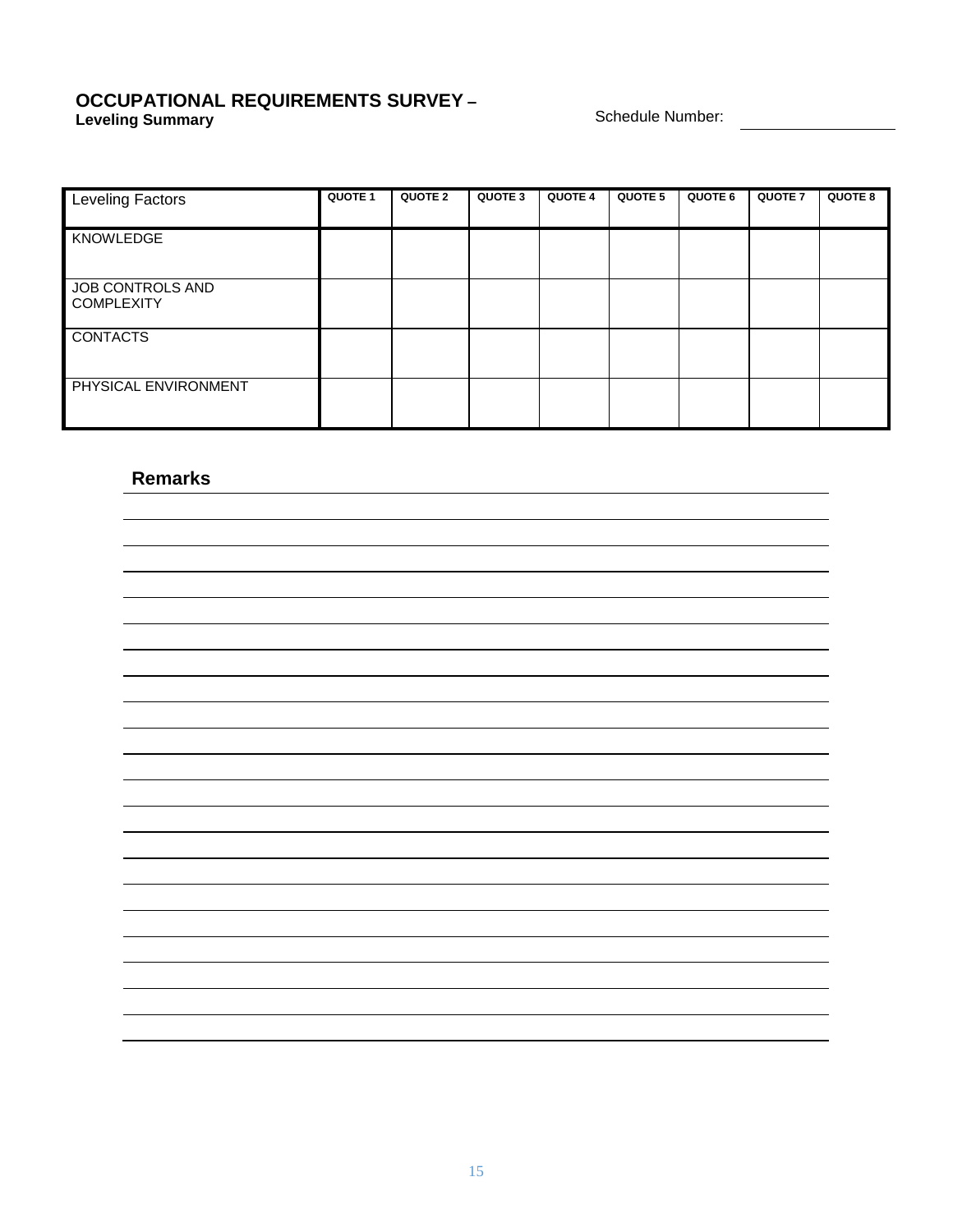#### **OCCUPATIONAL REQUIREMENTS SURVEY - Work Schedule**

Schedule Number:

| Quote # | Work Schedule # | Description/occupation | Hours/day | Hours/week | Weeks/year | Type |
|---------|-----------------|------------------------|-----------|------------|------------|------|
|         |                 |                        |           |            |            |      |
|         |                 |                        |           |            |            |      |
|         |                 |                        |           |            |            |      |
|         |                 |                        |           |            |            |      |
|         |                 |                        |           |            |            |      |
|         |                 |                        |           |            |            |      |
|         |                 |                        |           |            |            |      |
|         |                 |                        |           |            |            |      |
|         |                 |                        |           |            |            |      |
|         |                 |                        |           |            |            |      |
|         |                 |                        |           |            |            |      |
|         |                 |                        |           |            |            |      |

For "Work Schedule #" note also if Alternate work schedule (Only needed for index schedules)